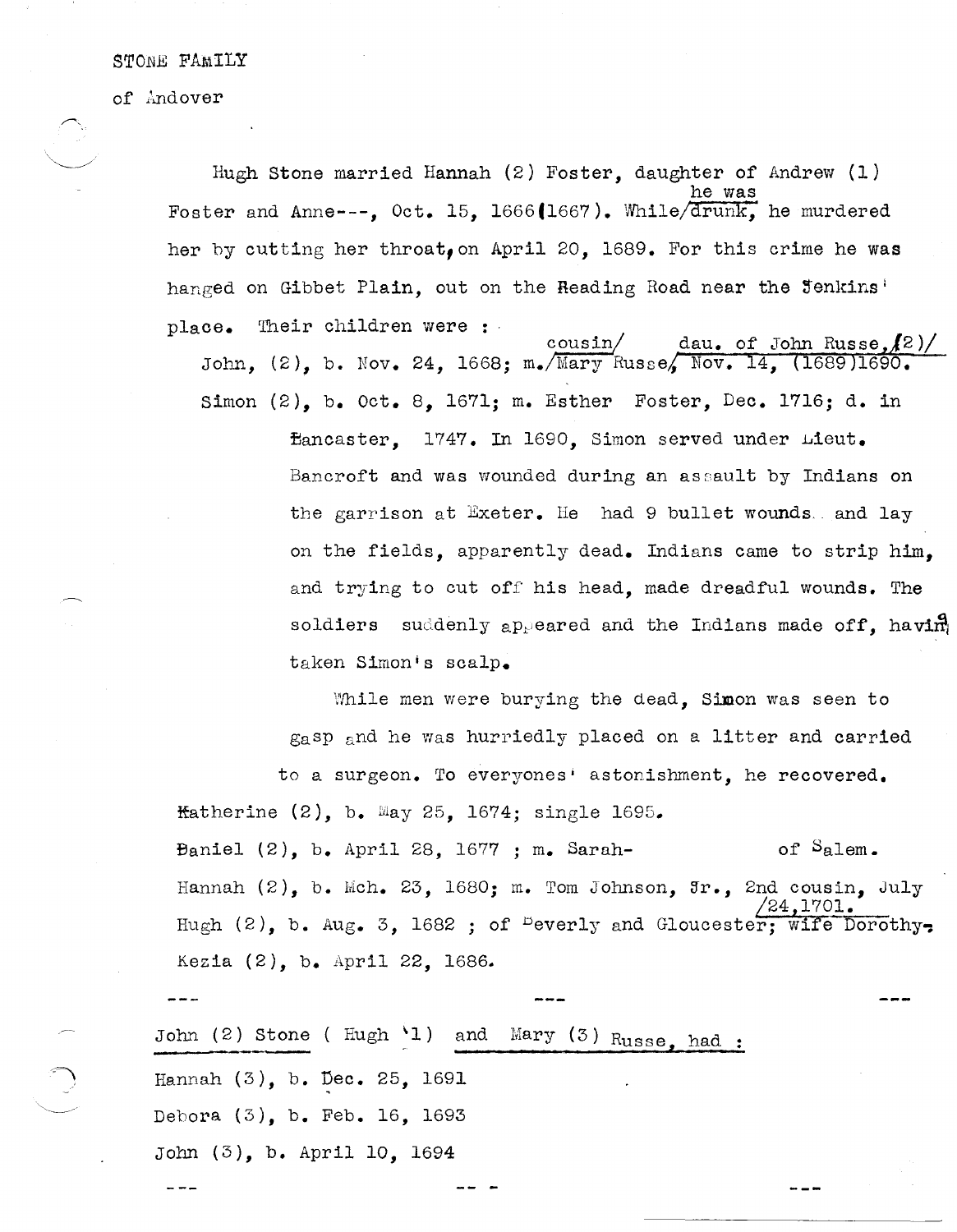The STONE FAMILY

of Andover

 $R_{\rm DM}$  or an area.

|                                                                                           | Simon $(2)$ Stone (Hugh $(1)$ and Esther Foster, had :                 |                                                                              |  |  |
|-------------------------------------------------------------------------------------------|------------------------------------------------------------------------|------------------------------------------------------------------------------|--|--|
|                                                                                           | Daniel $(3)$ , bapt. Feb. 14, 1718- South Church                       |                                                                              |  |  |
|                                                                                           | Abiel (3) bapt. May 15, 1720-                                          | n<br>Ħ                                                                       |  |  |
|                                                                                           | Sarah (3), b. Mch. 26, 1721                                            |                                                                              |  |  |
|                                                                                           | John $(3)$ , bapt. May 5, 1723                                         |                                                                              |  |  |
|                                                                                           |                                                                        |                                                                              |  |  |
|                                                                                           | Hugh $(2)$ Stone (Hugh $(1)$ and wife Dorothy---, had :-               |                                                                              |  |  |
|                                                                                           | Ben $(3)$ bapt. May 2, 1714; born in Andover.                          |                                                                              |  |  |
|                                                                                           | child $(3)$ born Dec.11, 1713 - (unnamed).                             |                                                                              |  |  |
|                                                                                           |                                                                        |                                                                              |  |  |
| Essex Co. Deeds -<br>Simon Stone of Andover, husbandman, and wife Esther, for<br>$42:56-$ |                                                                        |                                                                              |  |  |
|                                                                                           |                                                                        | $\texttt{\#bs-165}$ , sell to Stephen Abbott, land on SW side road from John |  |  |
| Abbott's to Timothy Abbott's. 1723.                                                       |                                                                        |                                                                              |  |  |
|                                                                                           | ( The old road, after "imothy bought from the heirs of brother         |                                                                              |  |  |
|                                                                                           | William, -near Dea. Abbott's side- ran along School street to the top  |                                                                              |  |  |
|                                                                                           | of the hill. This is the first time any of this land is named. It was  |                                                                              |  |  |
|                                                                                           | somewhere near the Mansion House site, I reckon.)                      |                                                                              |  |  |
| page 57:- He also sold to Ebenezer Abbott, brother of Stephen, for Lbs. 63                |                                                                        |                                                                              |  |  |
| the north side of the road from Stephen Abbott to Salem- 6 acres(site                     |                                                                        |                                                                              |  |  |
|                                                                                           |                                                                        | of Library) bds. W corner of Stephen Abbott's tobacco yard. 1723             |  |  |
|                                                                                           |                                                                        |                                                                              |  |  |
|                                                                                           | page 92- Richard Downing, a cooper, got some of this estate on NE side |                                                                              |  |  |
|                                                                                           |                                                                        | of road that led from Stephen to Timothy Abbott's- near the Sem-             |  |  |
|                                                                                           |                                                                        | inary campus very likely- 4 acres, near his own land. 1723                   |  |  |
|                                                                                           |                                                                        |                                                                              |  |  |
| $48:275$ - Simon Stone to Timothy Abbott, Jr., for 20 sh., land east side                 |                                                                        |                                                                              |  |  |
|                                                                                           |                                                                        | Woburn road- west side Rattlesnake Hill.                                     |  |  |
|                                                                                           |                                                                        |                                                                              |  |  |

**-2-**